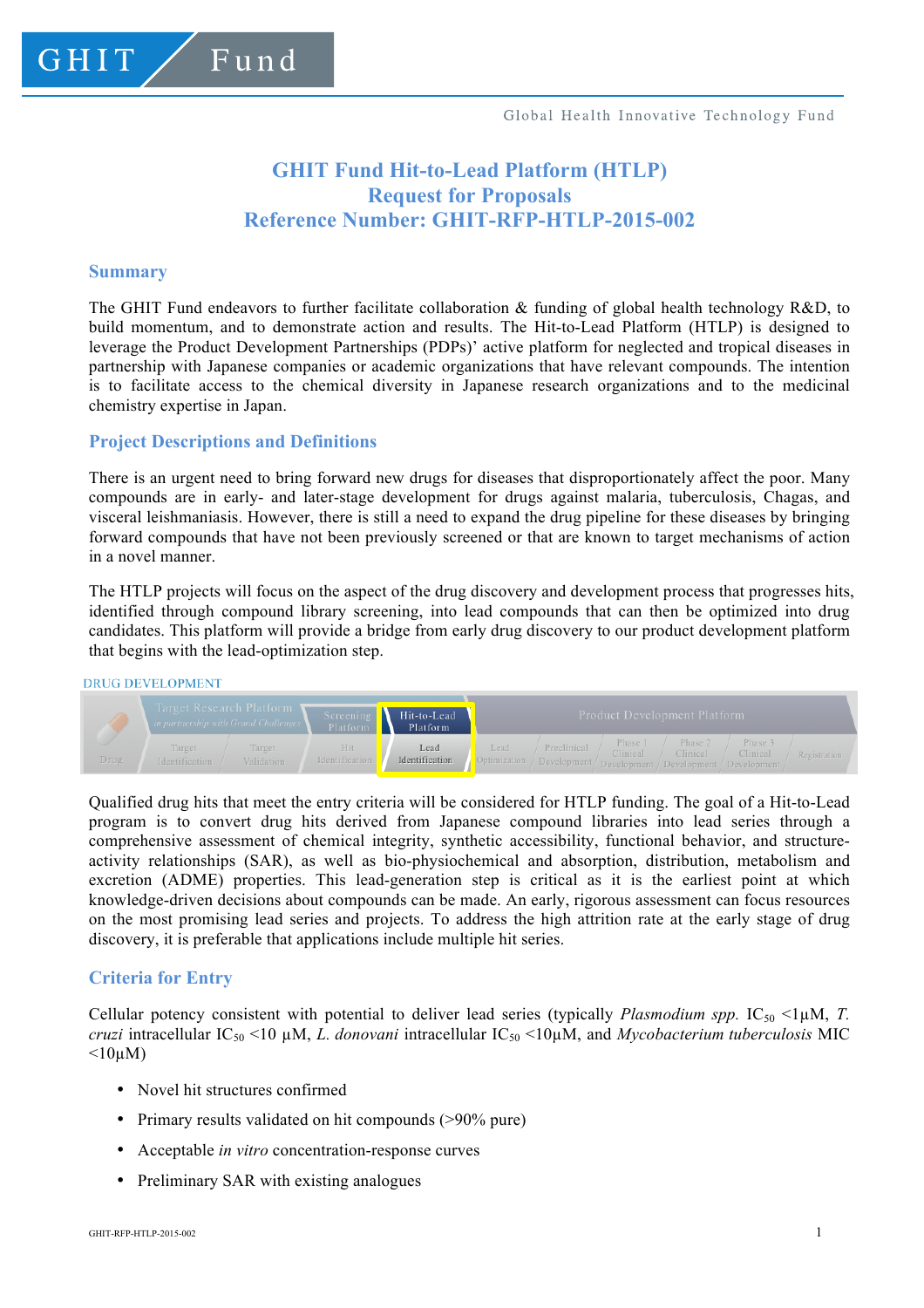- Progressable chemotypes
- $>10$ -fold selectivity for cytotoxicity using a mammalian cell line (e.g. HepG2)
- Adequate selectivity in counter assay(s)
- No blocking intellectual property (IP)

Fund

• No major synthesis or formulation issues anticipated

## **Project Outcomes**

#### **Generic criteria**

GHIT

- TPP (Target Product Profile)/TCP (Target Candidate Profile) defined
- Acceptable in vitro potency. Oral efficacy in appropriate disease model (see below)
- Potential to deliver compounds with sufficient potency and favorable physicochemical properties (i.e., tractable SAR and structure liability relationships) with properties within the series within 10 fold of the TCP/ TPP
- Synthetic chemistry amenable to rapid series expansion preferred
- $\bullet$  >10 fold selectivity with respect to cytotoxicity
- Acceptable physicochemical properties (typically solubility in PBS >10m0, acceptable lipophilicity)
- Manageable ADME/Toxicity profile (liver microsome stability, plasma binding, permeability, CYP inhibition, hERG inhibition and, typically, secondary pharmacology selectivity profile)
- Oral bioavailability in rodents demonstrated  $(> 25\%)$
- No known toxicophores or undesirable reactive groups and no chemical feature with a liability associated with the pharmacophore; however, if required for biological activity, some indication that its toxicity can be managed
- No acute toxicity from in vivo efficacy studies
- Liabilities of the series understood and a rationale generated for why they can be overcome in the subsequent optimization phase
- No apparent IP obstacles for progression of this series

#### **Malaria**

- In vitro potency against wild type and resistant strains within 10 fold of Target Candidate Profile (TCP)
- Frontrunners tested across the entire malaria life-cycle and specialist mechanistic assays so series' profile and potential for each TCP understood
- In vivo efficacy criteria:
	- $\checkmark$  Blood stages (TCP1 and TCP2): Observed parasite clearance in a *P. falciparum* infected SCID mouse model when given orally:  $ED_{90} < 50$ mg/kg
	- ü Anti-relapse (TCP3a): no *in vivo* criteria demonstrated anti-hypnozoite activity *in vitro*
	- $\checkmark$  Transmission-blocking (TCP3b): Potency in functional gametocyte assay (gamete formation) in a similar range to the *in vitro* asexual blood stage potency
	- Chemoprotection (TCP4): Efficacy in a prophylaxis model of malaria:  $ED_{90} \leq 50$ mg/kg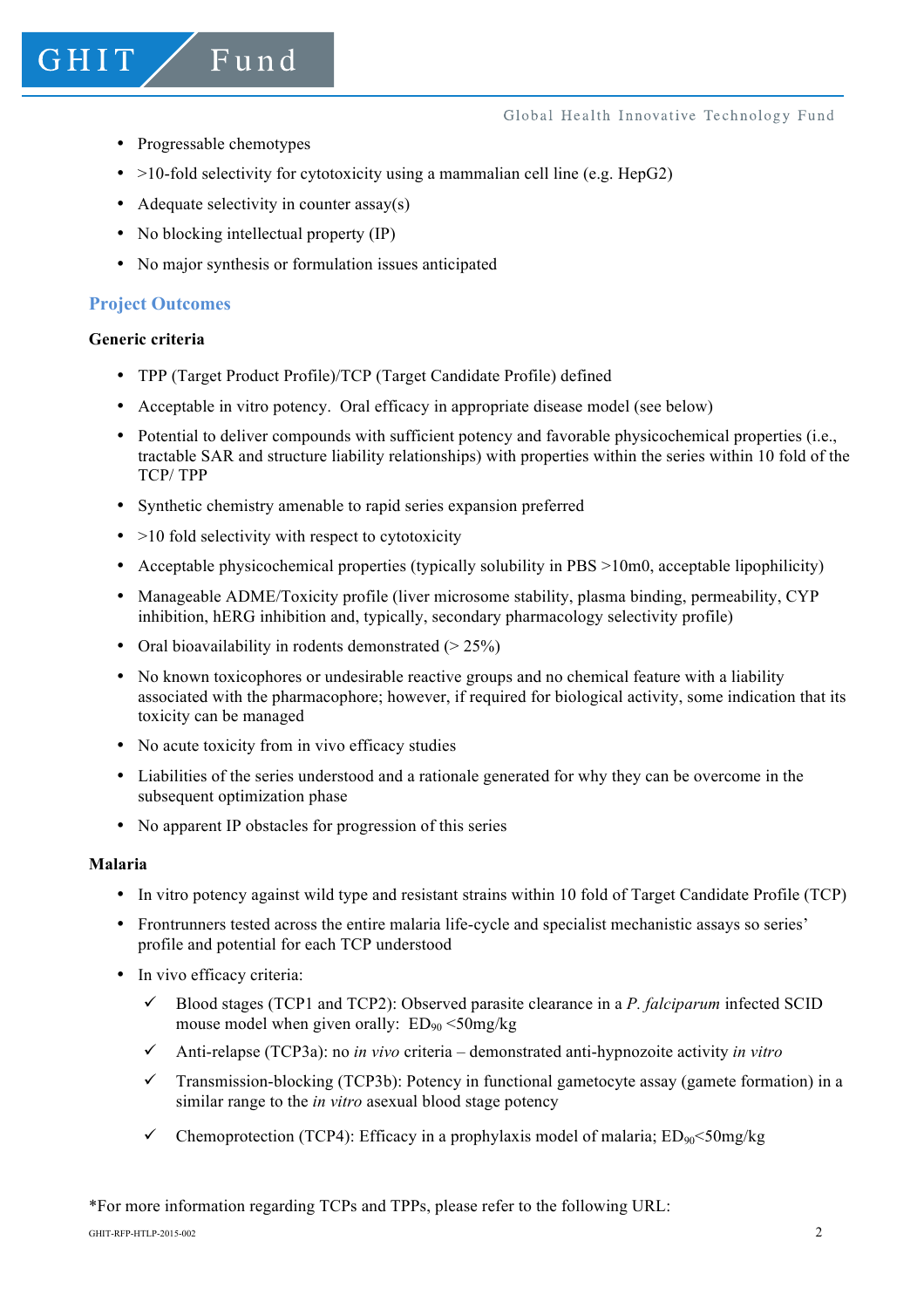http://www.mmv.org/research-development/essential-information-scientists/target-product-profiles

## **Tuberculosis**

GHIT

- Good *in vitro* activity against replicating and preferably also non-replicating *M. tuberculosis* (MIC under aerobic conditions (MABA) $\leq$   $\mu$ M and/ or under anaerobic conditions (LORA) $\leq$ 20  $\mu$ M)
- Bactericidal activity preferred

Fund

- Preliminary indication of safety and efficacy demonstrated in mice (greater than 0.5 log CFU reduction at doses equal to or less than 400 mg/kg in a mouse acute infection model)
- No cross resistance with existing TB drugs

#### **Chagas disease**

- *In vitro* potency within 10 fold of TPP
- Acute mouse model of Chagas disease: 80% parasitaemia reduction or no parasites detected at the end of treatment and an increase in life span (10 x 50mg/kg *p.o.*)

#### **Visceral leishmaniasis**

- *In vitro potency within 10 fold of TPP*
- *Mouse (or hamster) model (infected with L. donovani or L. infantum): >70% reduction in liver parasitaemia after 5 x 50mg/kg p.o. q.d. or b.i.d.*

#### **Eligible Collaboration Partners**

Projects will require a commitment to collaborate with one of the three leading drug development PDPs: **Medicines for Malaria Venture (MMV)**, **Drugs for Neglected Diseases Initiative (DNDi), and the Global Alliance for TB Drug Development (GATB).** A partnership with a PDP needs to have been solidified at the time of proposal submission.

There is no set format for a collaborative project. However, it is important that each partner is contributing something significant to the collaboration. For example, an international organization working only with a Japanese contract research organization would not qualify for funding.

The GHIT Fund has data access and product access policies that must be followed by development partners (http://www.ghitfund.org/afag/policies/en). Both partners to the partnership will need to sign an agreement with the GHIT Fund that includes access principles (data/ IP and product).

#### **Applicant Instructions**

All correspondence and documents relating to this RFP shall be written in English. The applicant shall bear all costs associated with the preparation and submission of the proposal, including costs associated with proposal presentation and contract negotiation.

### *Intent to Apply*

Interested applicants must complete the *GHIT-RFP-HTLP-2015-002\_IntentToApply.docx* document and return it by email to HTLPResponse@ghitfund.org no later than 10:00 am Tokyo time **October 5, 2015** (use email subject line: GHIT-RFP-HTLP-2015-002\_Intent to Apply). Please do not attach any documents to the *Intent to Apply* form.

Applicants who submit the *Intent to Apply* document will receive a confirmation email. GHIT Fund staff will then perform an initial partnership and scope eligibility assessment. Eligible applicants will receive a full GHIT Fund proposal template to support proposal development. Also, an individual Project ID will be assigned to each eligible proposal.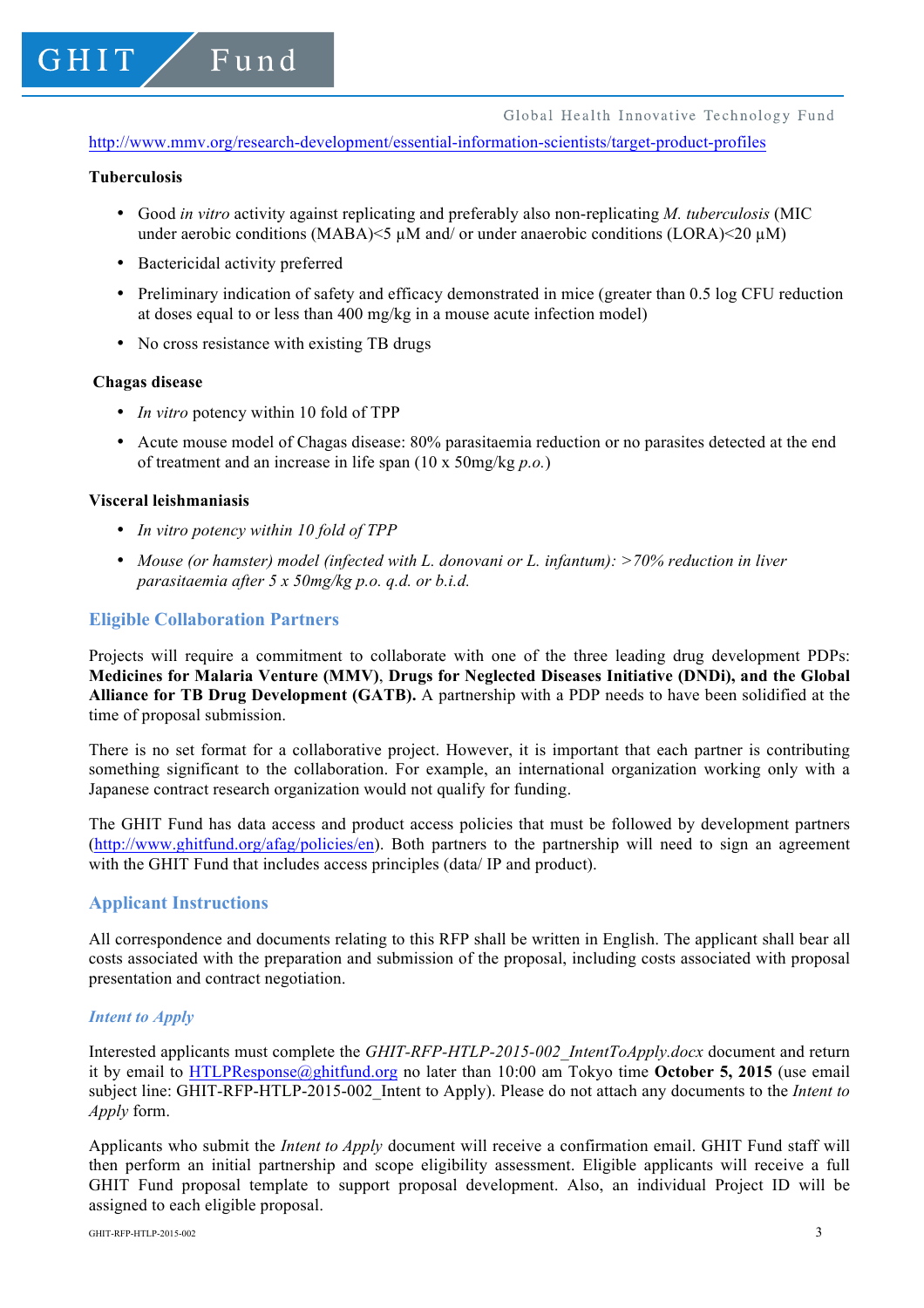#### Global Health Innovative Technology Fund

## *Proposal Submission*

Applicants are required to submit their completed proposal to  $HTLPResponse@ghittund.org$  no later than 10:00 am Tokyo time on **November 9, 2015** (use email subject line: [Project ID] GHIT-RFP-HTLP-2015- 002\_Proposal). Applicants who successfully submit their proposal document will receive a confirmation email. Proposals may not be modified after the submission due date.

Proposals must be reviewed and approved by all the collaboration partners who are participating in the project prior to submission. The *Collaboration Partners' Approval* form (*Collaboration\_Partners'\_Approval.docx*) must be signed by all the collaboration partners and a PDF copy must be submitted along with other proposal documents.

The GHIT Fund may, at its own discretion, extend the closing date by notifying applicants who have submitted an *Intent to Apply* document. Proposals received after the closing date for submission, without prior agreement, will be ineligible for consideration, but may be resubmitted in response to future RFPs.

## *RFP Questions*

Prospective applicants may also submit RFP questions to HTLPResponse $\omega$ ghitfund.org no later than 10:00 am Tokyo time on **November 2, 2015** (please use email subject line: GHIT-RFP-HTLP-2015-002\_Questions). Please note that it may take time for the GHIT Fund Management Team to respond to your inquiries, so make sure to address your questions well in advance of the submission deadlines.

A Frequently Asked Questions (FAQ) page is available on the GHIT Fund website (https://www.ghitfund.org/afag/seekersfaq/en).

# **Proposal Evaluation**

## *Preliminary Examination of Proposals*

Proposals will initially be examined to determine whether the:

- Partnership meets GHIT Fund eligibility criteria
- Project objectives are aligned with the RFP-specified scope
- Proposal is complete and addresses all required content

Applicants will be notified by email of their proposal's readiness for technical evaluation. GHIT Fund staff may ask clarifying questions or request additional information, as needed, to qualify proposals for evaluation.

## *Technical Evaluation*

All proposals passing the preliminary examination will be evaluated and prioritized based on the following criteria:

- Scientific and technical merit (e.g., sound approach and methodology, level of innovation, overall quality and comprehensiveness)
- Potential Impact (e.g., how it will address a global health priority)
- Partnership and project management (e.g., capabilities and expertise, project history and performance, risk management, budget)

If a proposal has already been deemed technically or scientifically sound and aligned with global health needs by an established independent scientific or technical advisory committee (such as those established by PDPs), the partnership is expected to include a summary of the outcome of that review in their proposal submission.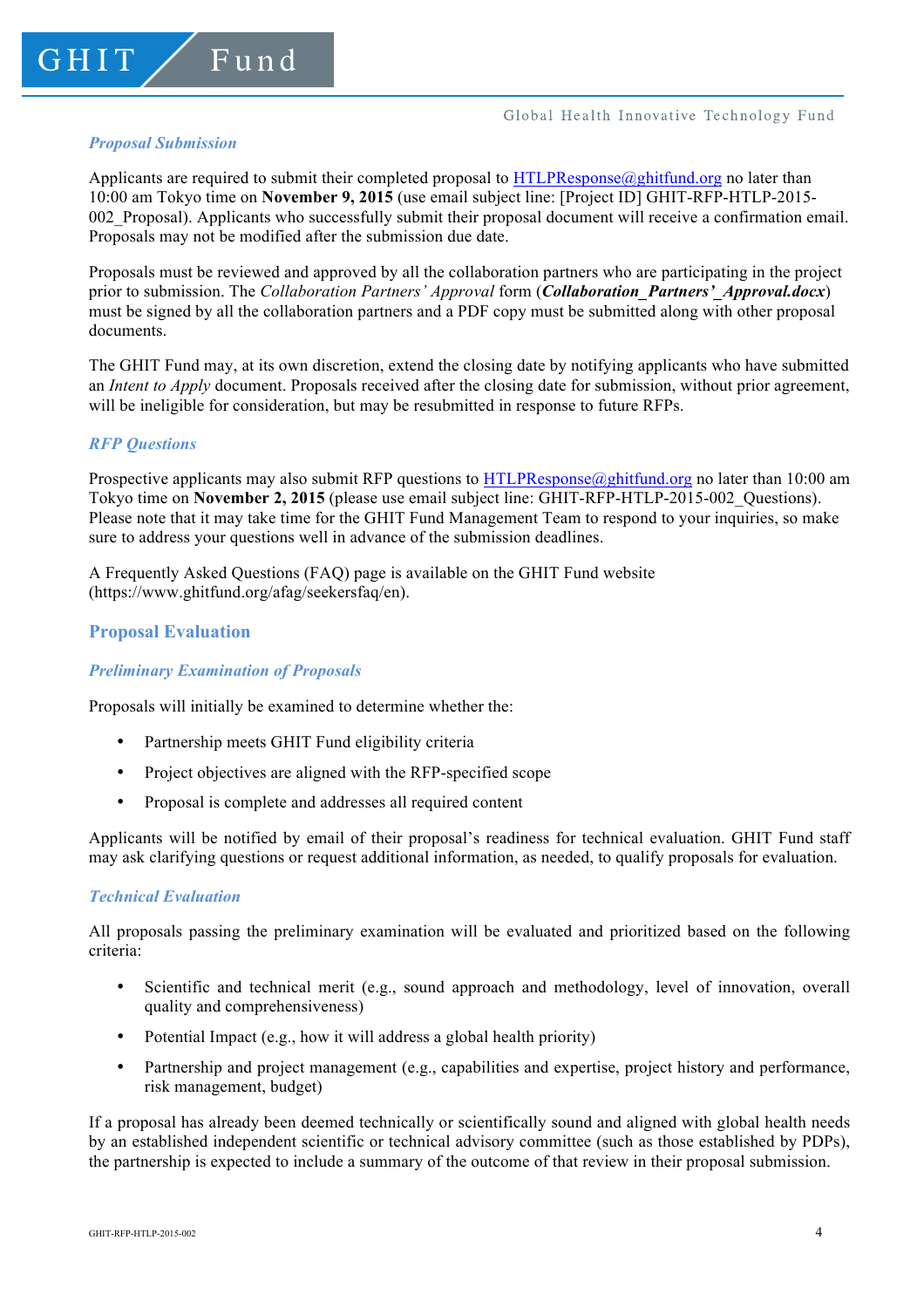# **Award Administration and Conditions**

The GHIT Fund will notify applicants of their selection status by email. The GHIT Fund will not provide formal feedback to applicants receiving a non-award decision.

Applicants are required to identify the designated development partner (investment recipient) and all other collaboration partners. The designated development partner will be responsible for the performance of all its collaborating partners. A representative of the designated development partner will serve as the main GHIT Fund point of contact and will be responsible for all GHIT Fund discussions and negotiations.

Investments will be awarded for a period reflecting the expected time required to complete agreed activities. **The funding allocation will be milestone based.** The GHIT Fund has the right to terminate the investment agreement if:

- The partnership disbands prior to satisfying its investment project obligations
- The progress of work is such that the obligations undertaken by the partnership will not be fulfilled
- The partnership fails to meet the milestones or goals specified in the investment agreement

If an investment contract is terminated, the GHIT Fund reserves the right to cancel future payments, reclaim paid funds, or mandate that paid funds be redirected to other charitable activities. In lieu of termination, the GHIT Fund may choose to renegotiate the terms of the existing investment agreement.

## **Data Access Policy**

The aim of our Data Access Policy is to articulate the principles that promote the transparency of and accessibility to data related to the safety and efficacy of healthcare technologies. This policy and its principles apply to data generated through activities primarily funded by the GHIT Fund, including but not limited to, those related to the discovery, development, and/or delivery of healthcare technologies.

All data and its processes for access will be transparent and clearly defined with the aim to ensure data quality, security, and equitable access. All data and findings will be disclosed in a broad and prompt manner in order to optimize prospects for the translation of findings in the global advancement of new healthcare technologies. Development partners should utilize public-access repositories and, if unavailable, should use alternatives for access that can ensure the transmission of new scientific findings to the larger research and development community globally.

Respect must be given to individuals and communities from or about whom data are collected. Respect must also be given to all matters of confidentiality and attribution as they pertain to researchers, evaluators, and their collaborators. Confidentiality and respect for such should be fully recognized where necessary or required by law or regulation.

Any and all existing data and findings owned by a development partner at the initiation of a project, including but not limited to information, know-how or intellectual property, will remain that of the original holder. The original holder may share, assign, or license their rights to a third party.

Ownership of any and all data and findings that is obtained or created through activities funded by the GHIT Fund and that can be applied for any intellectual property rights will be discussed and negotiated between participants and/or development partners of a project. All final agreements shall be in alignment with the licensing and pricing principles outlined below.

Any existing data owned by a development partner and/or any new data obtained through activities funded by the GHIT Fund may be disclosed by the GHIT Fund to a third party if such data is used in a patent application for a product which was derived from the activities funded by the GHIT Fund; provided, however: (1) the disclosure of such data shall be limited to the proposed title of the invention, a draft of the abstract, the international non-proprietary name (INN) where applicable, and an outline of the specifications of such patent